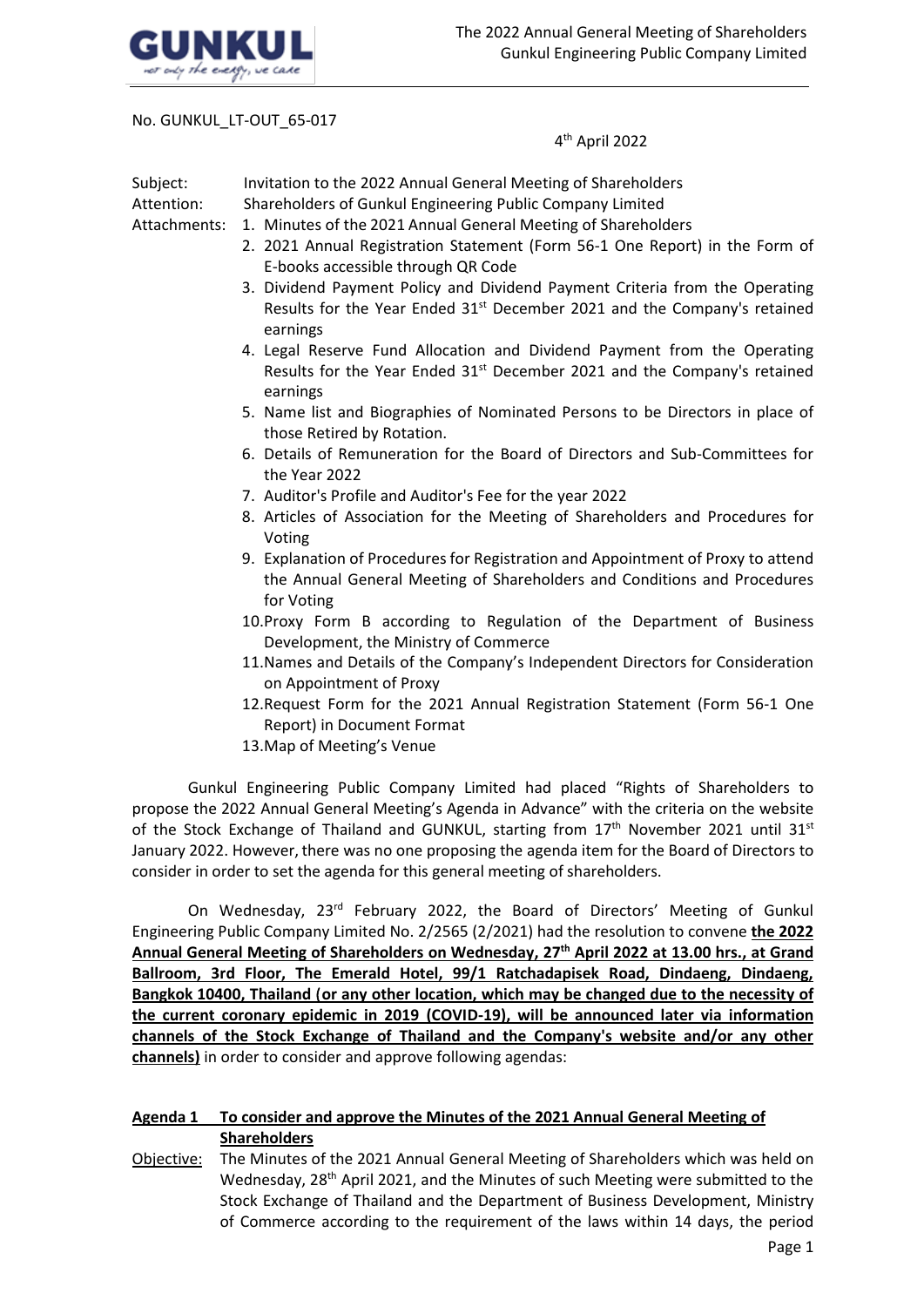

required by law including disclose the said report through the Company's website [www.gunkul.com](http://www.gunkul.com/) as details provided in Attachment No. 1.

- Opinion of the Board: The Minutes was completely and correctly recorded and shareholders should approve the Minutes of the 2021 Annual General Meeting of Shareholders dated on 28th April 2021 as proposed.
- Resolution: A resolution of the shareholders meeting shall be passed by a majority vote of the shareholders present at the meeting and casting their votes. If there is a tie, the chairman of the meeting should have a casting vote.

### **Agenda 2 To consider and acknowledge 2021 Annual Performance Report**

- Objective: In order to comply with the Public Company Limited Act B.E. 2535, Section 113 and the Company's Articles of Association, Article 29, which requires that the Company's operating results for the past year be reported to the Annual General Meeting of Shareholders. Thus, the Company summarized and reported the Company's performance of the year 2021 which appears in the 2021 Annual Registration Statement (Form 56-1 One Report) which can be downloaded via QR Code as specified in the notice of this meeting, as details provided in Attachment No. 2.
- Opinion of the Board: The Board of Director was of the opinion that it was appropriate for the shareholder's meeting to acknowledge the report on the Company's performance for the year 2021 through the 2021 Annual Registration Statement (Form 56-1 One Report) without a resolution.

**Agenda 3 To consider and approve the Financial Statements year ended 31st December 2021**

- Objective: In order to comply with the Public Company Limited Act B.E. 2535, Section 112 Section 114, including the Company's Articles of Association, Article 29 and Article 42 - Article 44, the Company conducted Financial Statements as of  $31<sup>st</sup>$  December 2021 which was audited by the Auditors that had Certified Public Accountant. Thus, the Company proposed the 2021 Financial Statements to the Meeting to consider approval. The details are as shown in the financial statements of the 2021 Annual Registration Statement (Form 56-1 One Report), which can be downloaded via QR Code as specified in the notice of this meeting, as details provided in Attachment No. 2.
- Opinion of the Board: The Board of Directors was of the opinion that the shareholders should approve the 2021 Financial Statements as of  $31<sup>st</sup>$  December 2021 which was audited by the Auditors from KPMG Phoomchai Audit Ltd with true and fairness in accordance with Thai Financial Reporting Standards (TFRS), and was approved by the Audit Committee and the Board of Directors. The Company's 2021 Financial Statements Performance was summarized as follows:

|                                  |                               |                   |                     | (Unit: Million Baht) |  |
|----------------------------------|-------------------------------|-------------------|---------------------|----------------------|--|
| Transaction                      | <b>Consolidated Financial</b> |                   | Separated Financial |                      |  |
|                                  |                               | <b>Statements</b> | <b>Statements</b>   |                      |  |
|                                  | 2021                          | 2020              | 2021                | 2020                 |  |
| <b>Total Assets</b>              | 42,485.35                     | 46,032.16         | 18,963.86           | 22,287.77            |  |
| <b>Total Liabilities</b>         | 29,202.13                     | 33,556.84         | 8,162.75            | 11,962.62            |  |
| Total Shareholders' Equity       | 13,283.22                     | 12,475.31         | 10,801.11           | 10,325.14            |  |
| <b>Registered Capital</b>        | 2,220.63                      | 2,220.63          | 2,220.63            | 2,220.63             |  |
| Paid-Up Registered Capital       | 2,220.63                      | 2,220.63          | 2,220.63            | 2,220.63             |  |
| <b>Treasury Stock</b>            | ۰                             | (304.67)          | ۰                   | (304.67)             |  |
| <b>Total Revenue</b>             | 9,868.13                      | 10,974.54         | 4,500.20            | 4,393.66             |  |
| Profit (Loss) for the Year       | 2,251.52                      | 3,425.29          | 2,187.41            | 2,197.15             |  |
| The Parent Company Part          | 2,229.27                      | 3,412.34          | 2,187.41            | 2,197.15             |  |
| The portion of interest that     | 22.25                         | 12.96             |                     |                      |  |
| has no control power             |                               |                   |                     |                      |  |
| Total Profit (Loss) for the Year | 2,499.06                      | 3,625.12          | 2,181.01            | 2,197.15             |  |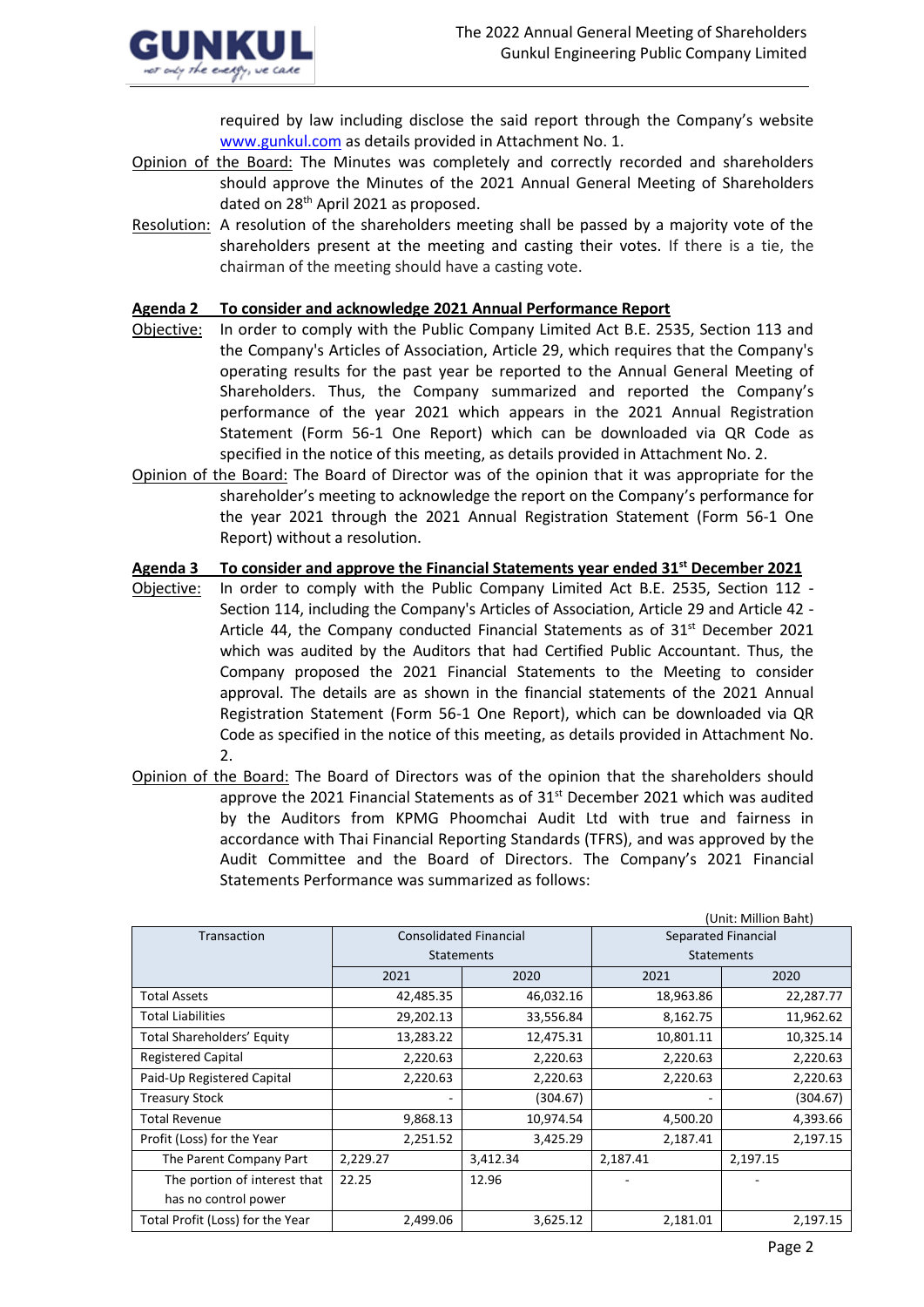

| Transaction                  |          | <b>Consolidated Financial</b> | Separated Financial |          |  |  |
|------------------------------|----------|-------------------------------|---------------------|----------|--|--|
|                              |          | <b>Statements</b>             | Statements          |          |  |  |
|                              | 2021     | 2020                          | 2021                | 2020     |  |  |
| The Parent Company Part      | 2,476.81 | 3,612.17                      | 2,181.01            | 2.197.15 |  |  |
| The portion of interest that | 22.25    | 12.96                         |                     |          |  |  |
| has no control power         |          |                               |                     |          |  |  |
| Earnings per Share           | 0.25     | 0.39                          | 0.25                | 0.25     |  |  |

- Resolution: A resolution of the shareholders meeting shall be passed by a majority vote of the shareholders present at the meeting and casting their votes. If there is a tie, the chairman of the meeting should have a casting vote.
- **Agenda 4 To consider and approve the determination of dividend payment criteria from the operating results for the year ended 31st December 2021 and the Company's retained earnings**
- Objective: In order to comply with the Company's dividend payment policy, the Company has a dividend payment policy of not less than 40% of net profit according to the Company's separate financial statements after deduction of corporate income tax, legal reserves and all other reserves as details provided in Attachment No. 3.
- Opinion of the Board: The Board of Directors was of the opinion that the shareholders should approve the determination of dividend payment criteria from the operating results for the year ended  $31<sup>st</sup>$  December 2021 and the company's retained earnings, by paying cash dividends. In this regard, the dividend payment criteria will be used as a guideline for considering Agenda 5 "To consider and approve of the allocation of comprehensive profits from the operating results for the year ended  $31<sup>st</sup>$  December 2021 and the company's retained earnings, and dividend payment (if any)"
- Resolution: A resolution of the shareholders meeting shall be passed by a majority vote of the shareholders present at the meeting and casting their votes. If there is a tie, the chairman of the meeting should have a casting vote.
- **Agenda 5 To consider and approve of the allocation of comprehensive profits from the operating results for the year ended 31st December 2021 and the Company's retained earnings, and dividend payment (if any)**

Objective: From the operating results of the year 2021 of the Company according to the separate financial statements, there is a profit for the year 2021 of 2,187,407,148.00 baht and unappropriated retained earnings of 3,056,650,755.00 baht, and according to the consolidated financial statements, there is a profit for the year 2021 of 2,251,517,881.00 baht and unappropriated retained earnings of 6,172,752,229.00 baht, which according to the Public Company Limited Act B.E. 2535, Section 116 and Article 38 of the Company's Articles of Association, stipulates that the Company must allocate part of the annual net profit as legal reserve not less than 5% of the annual net profit, deducted by the accumulated loss brought forward (if any) until the legal reserve is not less than 10% of the registered capital. In addition, the Company has a dividend payment policy of not less than 40% of the net profit according to the Company's separate financial statements after deduction of corporate income tax, legal reserves and all other reserves, as details provided in Attachment No. 4.

The Company requested the Annual General Meeting of Shareholders to consider and approve the declaration of dividend payment from the Company's performance and the retained earnings as follows: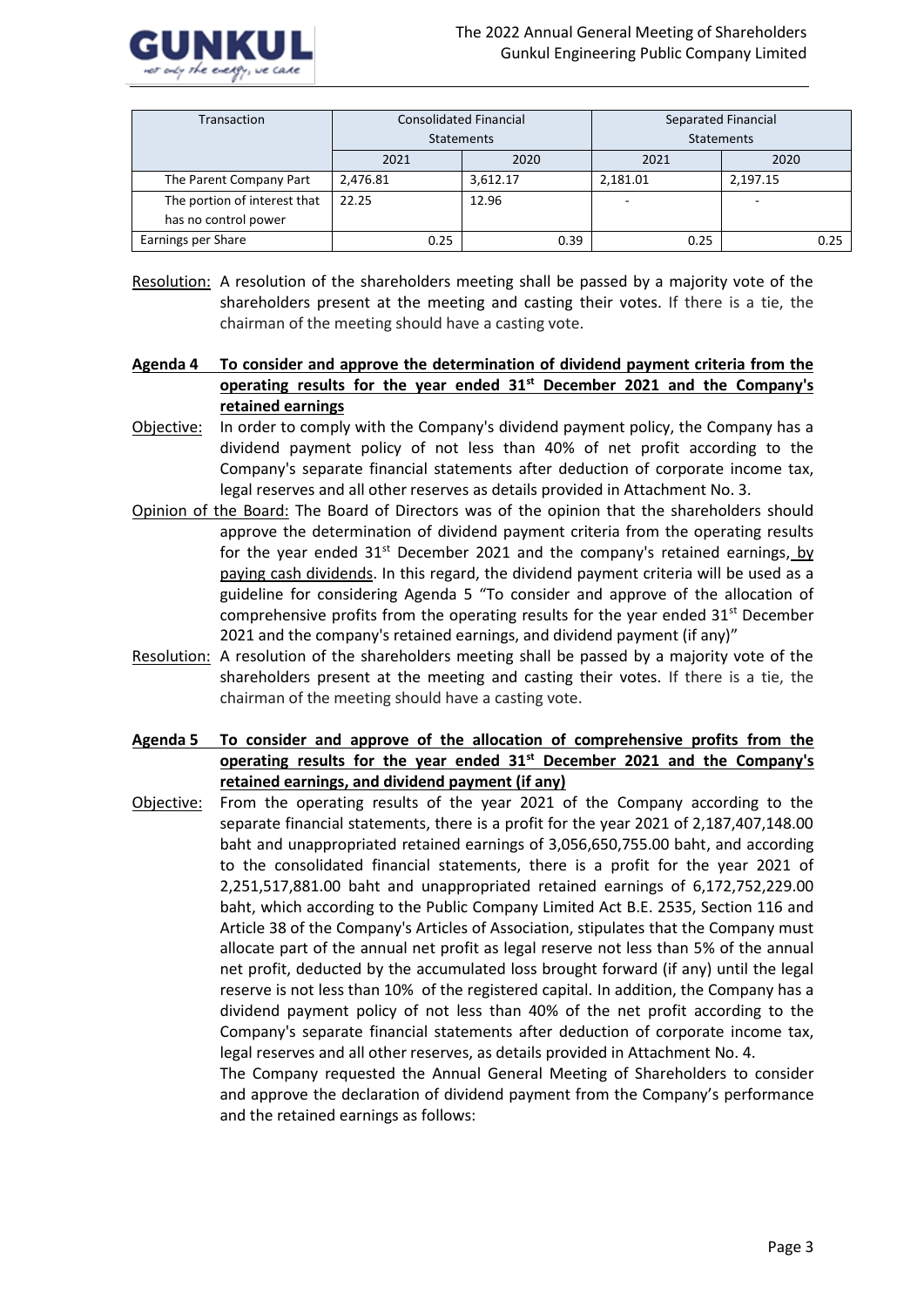

1. To consider the allocation of comprehensive income from the results of operations of the Company for the year ended 31 December 2021 and the retained earnings, in the part that does not pay corporate income tax due to tax exemption under the investment promotion certificate of the subsidiary to pay as a cash dividend at the rate of 0.12 baht per share, totaling cash dividends not exceeding 1,068,000,000.00 baht.

In this regard, the dividend payment rate for the year 2022 will be 48.82% of the net profit according to the separate financial statements of the Company or equivalent to 47.91% of the Company's consolidated financial statements.

All dividends will be deducted withholding tax at the rate of 10% or 0.012 baht per share from the money that the shareholders will receive in this dividend. The net dividend that the shareholders will receive after withholding tax will be 0.108 baht per share.

If including the interim dividend payment that the Company paid from its operating results for the second quarter ended 30<sup>th</sup> June 2021, on 9<sup>th</sup> September 2021, the total dividend paid by the Company from the performance from the annual operations and the retained earnings are as follows:

| Dividend Payment Date                                      | Dividend Type                            | Dividend Payout<br>(Baht/Share) | <b>Dividend</b><br>Resolution<br>(Baht) | Dividend Payout Ratio<br>as a Percentage/<br>Net Profit<br>(Separate Financial<br>Statements) |
|------------------------------------------------------------|------------------------------------------|---------------------------------|-----------------------------------------|-----------------------------------------------------------------------------------------------|
| 9 <sup>th</sup> September 2021                             | Interim Dividend<br>Resolution<br>(cash) | 0.06                            | 535,000,000.00                          | 24.46%                                                                                        |
| 23rd May 2022<br>(Resolved to pay additional<br>dividends) | Annual Dividend<br>Resolution<br>(cash)  | 0.12                            | 1,068,000,000.00                        | 48.82%                                                                                        |
| Total                                                      |                                          | 0.18                            | 1.603.000.000.00                        | 73.28%                                                                                        |

Note: Dividend payout ratio is 71.91% of net profit for the year of consolidated finance.

From the above table, it shows that the dividend payment rate is in accordance with the Company's dividend payment policy of not less than 40 percent of the net profit according to the Company's separate financial statements. (At present, the number of issued and paid-up shares is 8,882,530,974 shares, which are the shares in the portion entitled to receive the dividend amount to 8,882,530,974 shares.)

The above dividend recipients, who are individuals and hold Thai nationality, can choose to pay personal income tax at the end of the year in the form of withholding options, without having to be included with other types of income at the end of the year.

In the event that an individual is a Thai national, receives a dividend and is subject to 10% withholding tax, the withholding tax credit can be used when filing tax returns at the end of the year by choosing to apply for filing with other types of income, but not eligible to use dividend credit for filing personal income tax filings at the end of the year. Due to the said dividend has a corporate income tax rate of 0%.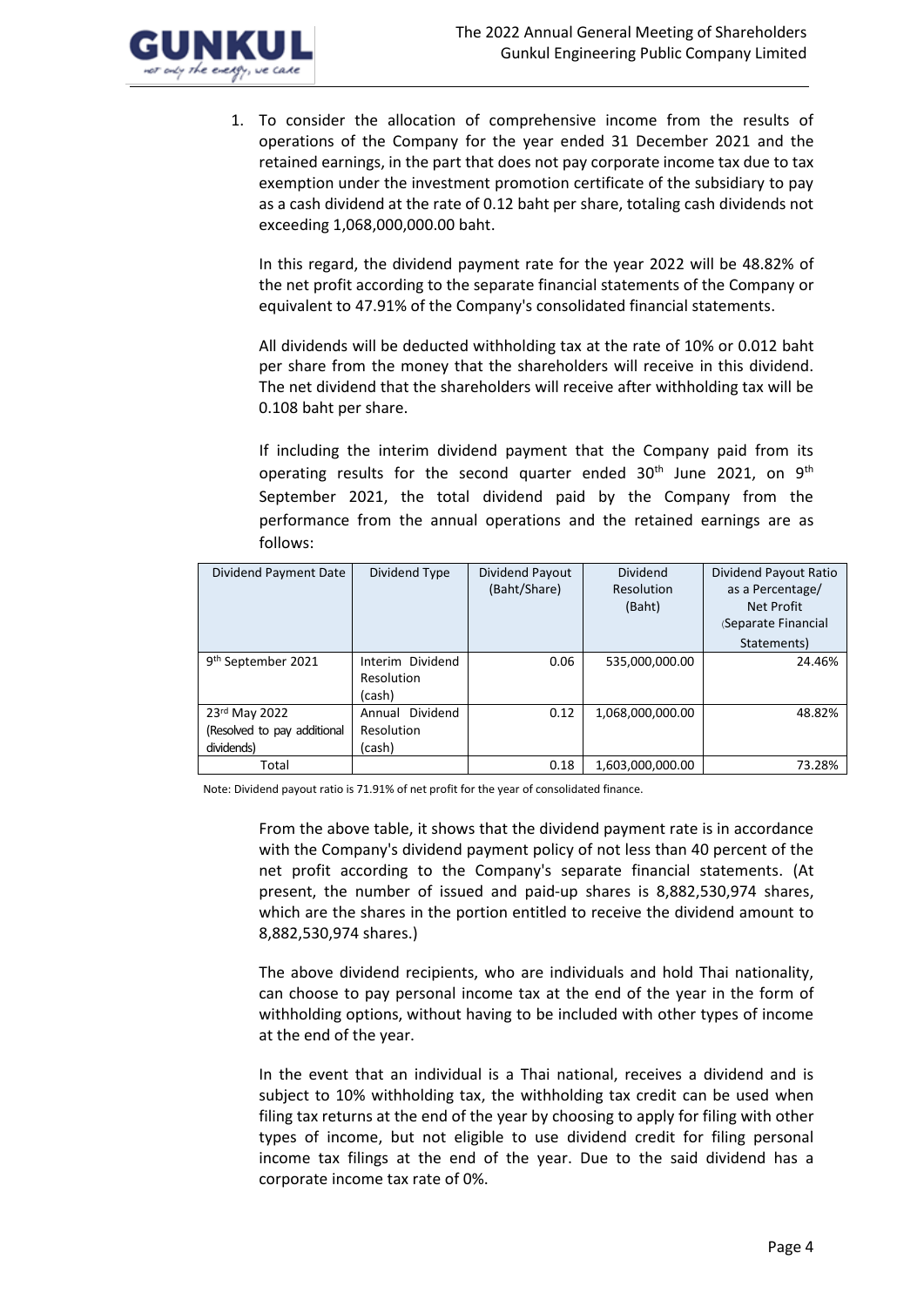

2. The Record Date specifies the list of shareholders that entitled to receive dividend (Record Date) is on 6<sup>th</sup> May 2022. The date of exclude dividend (XD) is 5<sup>th</sup> May 2022 and the cash dividend payment date is set within 23<sup>rd</sup> May 2022.

Details of Cash Dividend and Stock Dividend in the past are as follows:

| Details of Dividend Payment from the           |                        |                          | Annual Performance of the Company |                     |                          |
|------------------------------------------------|------------------------|--------------------------|-----------------------------------|---------------------|--------------------------|
| Company's Performance                          | 2021 (for considering) | 2020                     | 2019                              | 2018                | 2017                     |
| 1. Paid-up shares using for calculating        | 8,882,530,974          | 8,783,487,274            | 8,783,487,274                     | 7,418,621,493       | 7,418,621,493            |
| dividends (shares)                             | shares                 | shares <sup>1)</sup>     | shares <sup>1)</sup>              | shares              | shares                   |
| 2. Profit for the year:                        | 2,187,407,148.00       | 2,197,151,670.00         | 894,599,441.00                    | 660,388,915.00      | 354,011,303.00           |
| Separate financial statements (Baht)           |                        |                          |                                   |                     |                          |
| 3. Profit for the year:                        | 2,229,270,274.00       | 3,412,336,597.00         | 2,147,329,258.00                  | 1,085,172,042.00    | 465,794,332.00           |
| Consolidated financial statements              |                        |                          |                                   |                     |                          |
| (Baht) (Part of the parent company)            |                        |                          |                                   |                     |                          |
| Deducting for a legal reserve (Baht)<br>4.     |                        |                          | (24, 259, 000.00)                 | $\mathcal{L}$       | (22,300,000.00)          |
| 5. Net profit for the year as a part of the    |                        |                          |                                   |                     |                          |
| Company to calculate the dividend              |                        |                          |                                   |                     |                          |
| payment                                        |                        |                          |                                   |                     |                          |
| - Separate financial statements (Baht):        | 2,187,407,148.00       | 2,197,151,670.00         | 870,340,441.00                    | 660,388,915.00      | 331,711,303.00           |
| After legal reserve deduction                  |                        |                          |                                   |                     |                          |
| - Consolidated financial statements -Part of   | 2,229,270,274.00       | 3,412,336,597.00         | 2,123,070,258.00                  | 1,085,172,042.00    | 443,494,332.00           |
| the parent company) (Baht): After legal        |                        |                          |                                   |                     |                          |
| reserve deduction                              |                        |                          |                                   |                     |                          |
| 6. Dividend payment (Baht per share)           | 0.18                   | 0.182                    | 0.136                             | 0.06                | 0.045                    |
| Interim<br>6.1.1 Cash dividend                 |                        |                          |                                   |                     |                          |
| 6.1.2 Stock dividend                           | 0.06                   |                          |                                   |                     |                          |
| Annual                                         |                        |                          |                                   | (5 existing shares: |                          |
|                                                |                        |                          |                                   | 1 stock dividend)   |                          |
| 6.2.1 Cash dividend                            | 0.12                   | 0.182                    | 0.136                             | 0.01                | 0.045                    |
| 6.2.2 Stock dividend                           |                        |                          |                                   | 0.05                |                          |
| 7. Number of Shares to Dividend (Shares)       | $\blacksquare$         | $\overline{\phantom{a}}$ | $\overline{\phantom{a}}$          | 1,483,724,299       | $\overline{\phantom{a}}$ |
| 8. Total dividend payment not exceeding        |                        |                          |                                   |                     |                          |
| (Baht) divided into                            | 1,603,000,000.00       | 1,600,000.00             | 1,200,000.00                      | 445,931,074.75      | 333,837,967.19           |
| 8.1 Cash dividend (Baht)                       |                        |                          |                                   |                     |                          |
| Interim                                        | 535,000,000.00         |                          |                                   |                     |                          |
| Annual                                         | 1,068,000,000.00       | 1,600,000.00             | 1,200,000.00                      | 75,000,000.00       | 333,837,967.19           |
| 8.2 Stock Dividend (Baht)                      |                        |                          |                                   | 370,931,074.75      |                          |
| 9. Ratio of dividend payment per <sup>2)</sup> | (Cash Dividend)        | (Cash Dividend)          | (Cash Dividend)                   | (Cash + Stock)      | (Cash Dividend)          |
|                                                |                        |                          |                                   | Dividend)           |                          |
| 9.1 Separate Financial Statements (%)          | 73.28%                 | 72.82%                   | 137.88%                           | 67.53%              | 100.64%                  |
| Interim                                        | 24.46%                 |                          |                                   |                     |                          |
| Annual                                         | 48.82%                 |                          |                                   |                     |                          |
| 9.2 Consolidated Financial Statements (%)      | 71.91%                 | 46.71%                   | 56.52%                            | 41.09%              | 75.27%                   |
| Interim                                        | 24.00%                 |                          |                                   |                     |                          |
| Annual                                         | 47.91%                 |                          |                                   |                     |                          |
| 10. Year of Payment                            |                        |                          |                                   |                     |                          |
| Interim                                        | 2021                   | 2021                     | 2020                              | 2019                | 2018                     |
| Annual                                         | 2022                   |                          |                                   |                     |                          |

- <sup>1)</sup> All paid-up shares are deducted by treasury shares that do not receive rights to receive dividends. (8,882,530,974 shares - 99,043,700 shares = 8,783,487,274 shares)
- <sup>2)</sup> The net profit that used to calculate the dividend payout ratio is net profit after legal reserve deduction.
- Opinion of the Board: The Board of Directors was of the opinion that the shareholders should approve the profit allocation for the year end  $31<sup>st</sup>$  December 2021, in the part that does not pay corporate income tax due to tax exemption under the investment promotion certificate of the subsidiary to pay as a cash dividend at the rate of 0.12 baht per share, totaling cash dividends not exceeding 1,068,000,000.00 baht. This will be proposed to the shareholders' meeting.
- Resolution: A resolution of the shareholders meeting shall be passed by a majority vote of the shareholders present at the meeting and casting their votes. If there is a tie, the chairman of the meeting should have a casting vote.
- **Agenda 6 To consider and approve the Election of the Board of Directors in place of the Board of Directors who have completed their terms**
- Objective According to the Public Company Limited Act B.E. 2535, Section 71 and Article 13 of the Company's Articles of Association, stipulates those directors must retire by rotation at the annual general meeting of shareholders at the rate of one-third of the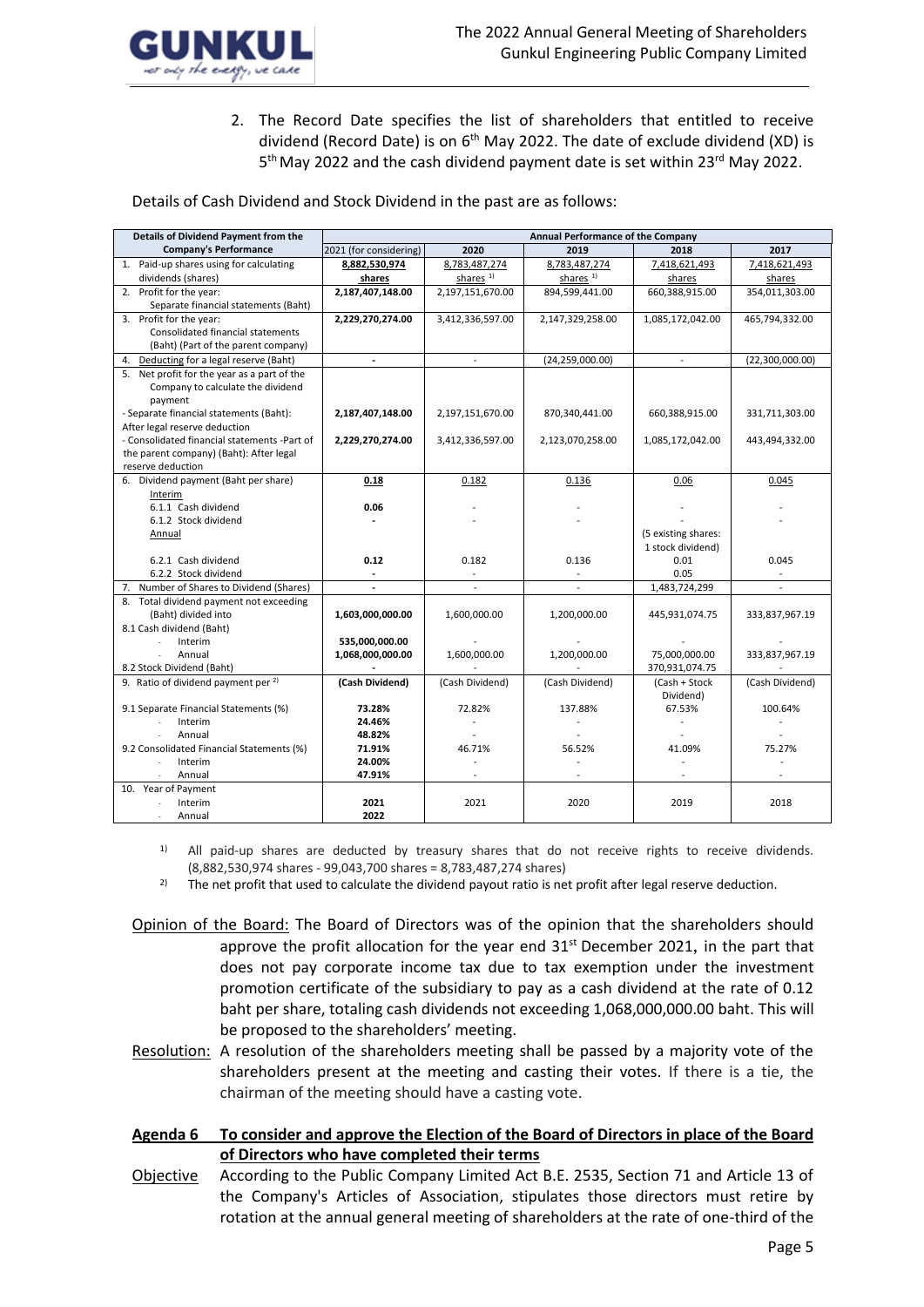

total number of directors of the company. If the number of directors cannot be divided exactly into three, the number closest to one-third shall be retired. The directors who must retire from office in the first and second year after being registered as a company shall be drawn by lottery. In the following years, the director who has been in the position for the longest time shall retire. The directors who have retired may be elected to take up a position again. In this annual general meeting of shareholders, there are 4 directors who have completed their terms as follows:

| 1) Dr. Gunkul Dhumrongpiyawut     | Director                 |
|-----------------------------------|--------------------------|
|                                   | (Non-Executive Director) |
| 2) Gen. Tarnchaiyan Srisuwan      | Director                 |
|                                   | (Independent Director)   |
| 3) Mr. Kris Chantanotoke          | Director                 |
|                                   | (Independent Director)   |
| 4) Miss Naruechon Dhumrongpiyawut | Director                 |
|                                   | (Executive Director)     |

In this regard, the Company had sent a letter notifying the shareholders of the opportunity to nominate a qualified person to be elected as the Company's director at the 2022 Annual General Meeting of Shareholders in advance, along with details of qualifications and methods of nomination in accordance with the criteria prescribed by the Company for the shareholders to be aware of, which had been published through the website of the Stock Exchange of Thailand and the website of the Company from 17<sup>th</sup> November 2021 until 31<sup>st</sup> January 2022 in the past, there was no shareholder nominating qualified candidates to be elected as directors of the Company at this Annual General Meeting of Shareholders.

Opinion of the Board: The Board of Directors, excluding the Directors with special interests regarding this agenda item, discussed extensively and jointly scrutinized by carefully considering individual qualifications. The Board has selected the candidates with credentials in a wide range of professions, great leadership, wide vision, a proven record of high moral and ethical integrity, and the ability to express opinions freely and qualified for the business of the Company. In particular, the person who is nominated to be an independent director must be able to express opinions independently and in accordance with the guidelines of related regulation. The persons who have been nominated for this election, have passed through the scrutiny process of the Board of Directors that they are qualified for the Company's business operations. Also, in the event that a person is nominated as independent director, the Board of Directors has considered that such person will be able to express his opinion independently and in accordance with the relevant rules. The Board of Directors; therefore, deems it appropriate to propose to the shareholders' meeting to consider electing the Company's directors who have completed their terms to return to serve as the company's directors for another term as follows:

| 1) Dr. Gunkul Dhumrongpiyawut     | Director                 |
|-----------------------------------|--------------------------|
|                                   | (Non-Executive Director) |
| 2) Gen. Tarnchaiyan Srisuwan      | Director                 |
|                                   | (Independent Director)   |
| 3) Mr. Kris Chantanotoke          | Director                 |
|                                   | (Independent Director)   |
| 4) Miss Naruechon Dhumrongpiyawut | Director                 |
|                                   | (Executive Director)     |

This will be proposed to the meeting of shareholders for consideration. The curricula vitae of the nominated persons and other details were attached in Attachment No. 5.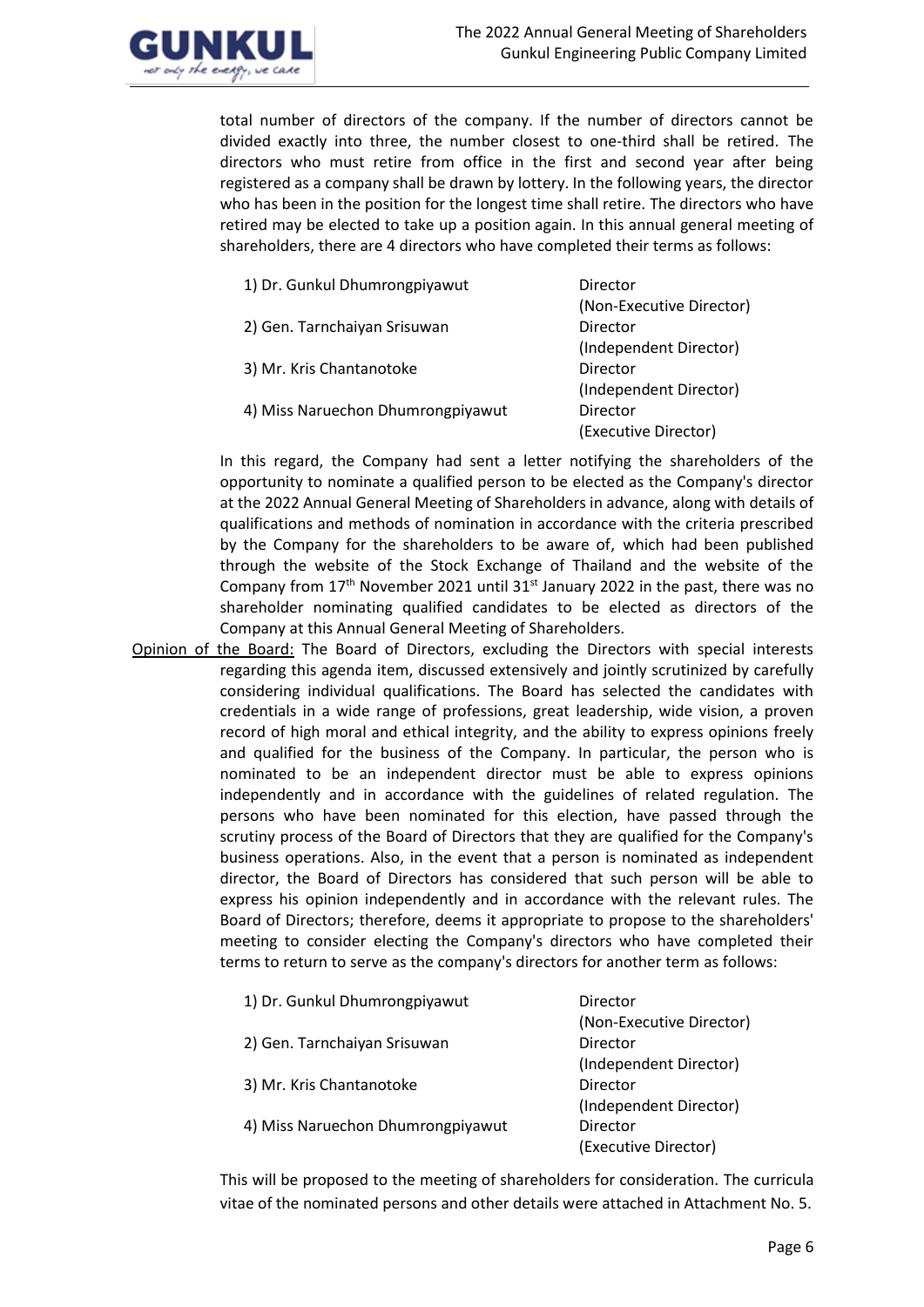

Resolution: A resolution of the shareholders meeting shall be passed by a majority vote of the shareholders present at the meeting and casting their votes. If there is a tie, the chairman of the meeting should have a casting vote.

# **Agenda 7 To consider and approve the determination of remuneration for the Board of Directors and subcommittees for the year 2022**

- Objective: In order to comply with Article 29 of the Articles of Association, in Annual General Meeting must have agenda about considering the determination of directors' remuneration. Thus, the Company has a policy and criteria for determining the remuneration of directors to be at an appropriate level and in line with the obligation to perform the tasks for the best benefit of the Company, shareholders and various stakeholders, with a process and procedure for considering the remuneration from the Nomination and Remuneration Committee before being considered in the Board of Directors. The Nomination and Remuneration Committee and the Board of Directors have considered the remuneration of directors by carefully examining in all aspects and comparing with those in similar industry. The Board deemed it fit to propose the Meeting to approve the 2022 remunerations of the Board of Directors and Subcommittees as details provided in Attachment No. 6.
- Opinion of the Board: The Board of Directors was of the opinion that the shareholders should approve the Board of Directors and subcommittees' Remuneration for the year 2022 as follows:

|    | <b>Conference Remuneration Fee</b> |                  |              |             |              |            | Unit: Baht |  |
|----|------------------------------------|------------------|--------------|-------------|--------------|------------|------------|--|
|    | Position                           | Board of         | <b>Audit</b> | <b>Risk</b> | Nomination & | Good       | Executive  |  |
|    |                                    | <b>Directors</b> | Committee    | Management  | Remuneration | Corporate  | Committee  |  |
|    |                                    |                  |              | Committee   | Committee    | Governance |            |  |
|    |                                    |                  |              |             |              | Committee  |            |  |
|    | Chairman                           | 25,000           | 25,000       | 20,000      | 20,000       | 20,000     | 7,500      |  |
| 2. | <b>Director</b>                    | 20,000           | 18,000       | 15,000      | 15,000       | 15,000     | 5,000      |  |
| 3. | Secretary to Committee             | 8,000            | 8,000        | 8,000       | 8,000        | 8,000      |            |  |

**Monetary compensation:** proposed for consideration as follows

Remark: Independent Director who has appointed as Chairman of the Board of Directors will earn right to receive the conference remuneration fee with the compensation rate of the highest current position of each committee.

#### **Annual Remuneration Fee**\*Unit : Baht

|    | Position                 | Board of         | Audit     | <b>Risk</b> | Nomination & | Good       | Executive |
|----|--------------------------|------------------|-----------|-------------|--------------|------------|-----------|
|    |                          | <b>Directors</b> | Committee | Management  | Remuneration | Corporate  | Committee |
|    |                          |                  |           | Committee   | Committee    | Governance |           |
|    |                          |                  |           |             |              | Committee  |           |
|    | Chairman                 | 750.000          | 300,000   | 100,000     | 100,000      | 100,000    | 500,000   |
| 2. | Director                 | 300.000          | 200,000   | 100,000     | 100,000      | 100.000    | 200,000   |
| 3. | Secretary to Committee   | 50.000           | 50,000    | 25,000      | 25,000       | 25,000     | ۰         |
| 4. | <b>Company Secretary</b> | 100,000          |           |             | -            |            | - 1       |

Remark: Independent Director who has appointed as Chairman of the Board of Directors will earn right to receive the yearly remuneration fee with the compensation rate of the highest current position of each committee. \* Annual remuneration is payable on a quarterly basis.

The maximum of the all compensation payment is set as follows:

- 1. Chairman of the Board of Directors Maximum Payment 3,500,000 Baht
	-
- 2. Chairman of the Executive Committee Maximum Payment 2,500,000 Baht
- 3. Chairman of All Committees Maximum Payment 1,500,000 Baht
- -
	- (Except: Chairman of the Board of Director and Chairman of the Executive Committee)
- 
- 

4. Chief Executive Officer Maximum Payment 1,000,000 Baht 5. Executive Directors Maximum Payment 800,000 Baht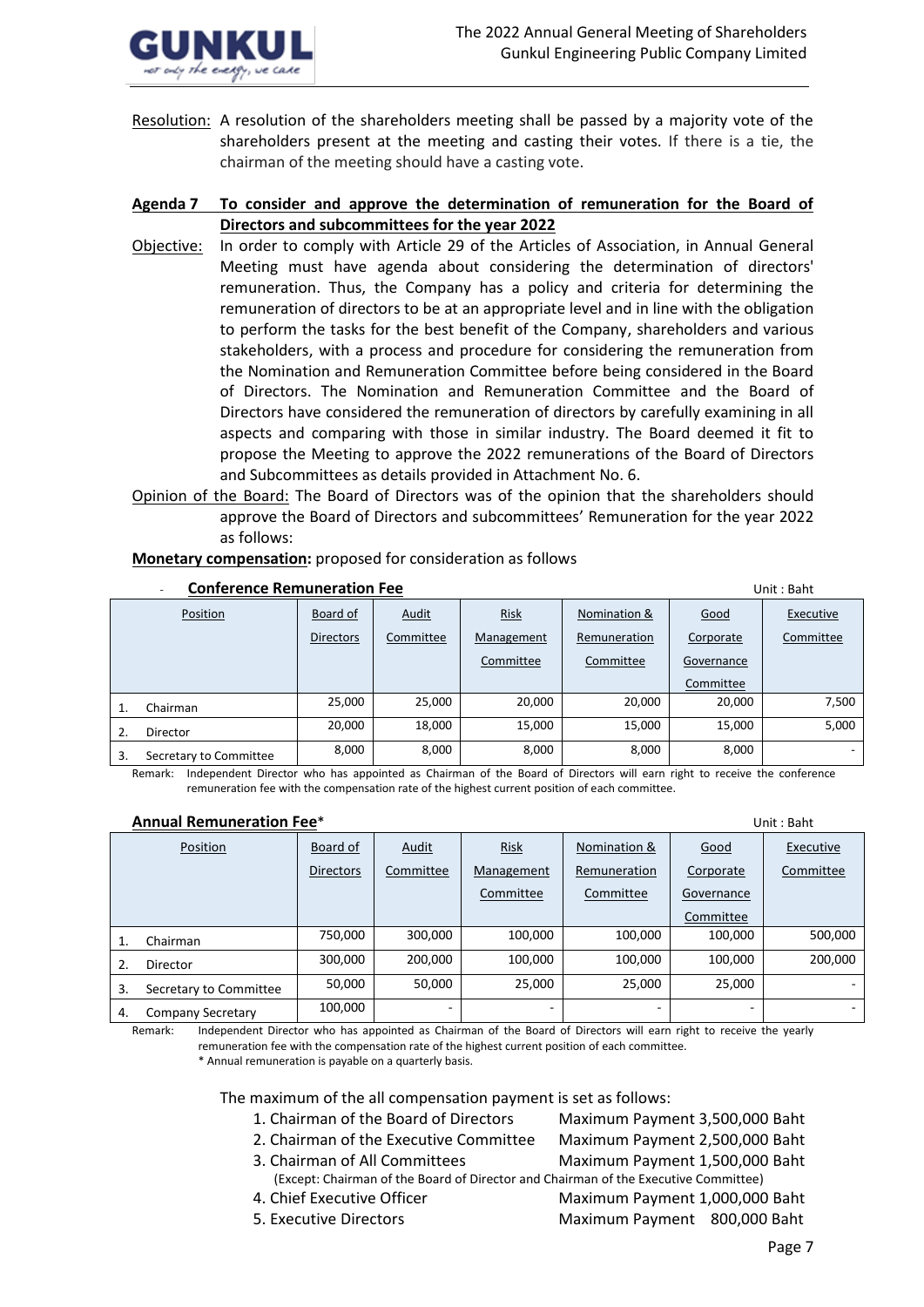

(Except: Executive Director)

6. Other Committee Maximum Payment 400,000 Baht

If any director holds more than one position, the payment will pay calculate the sum of all types of compensation including Conference Remuneration Fee and Yearly Remuneration Fee which must not exceed the ceiling rate or the maximum limit of each position that the director holds. However, if the director holds more than one position, the payment will be from the ceiling position of the highest position only.

The maximum of the all-compensation payment for all directors is set in the total not exceeding 18,000,000.00 Baht.

# **Compensation / other benefit-in-kind that are not monetary:** No

Resolution The resolution of this agenda item must be approved by not less than two-thirds of the total number of votes of the shareholders attending the meeting.

### **Agenda 8 To consider and approve 2022 Appointment of Auditor and Determination of Audit Fee**

- Objective In order to comply with Section 120 of Public Limited Company B.E. 2535 and Article 29 of the Article of Association, in Annual General Meeting must have agenda for appointing an auditor and considering auditor fee. Thus, The Audit Committee and the Board of Directors have selected auditors by considering working result, experience, professional standards, working performance, expertise in auditing, auditor's independence and service fee. The Board has requested the meeting to appoint auditors and approve auditor fee as details provided in Attachment No. 7 as follows:
	- 1. To appoint 2022 Auditors for Gunkul Engineering Public Company Limited
		- 1) Mr. Waiyawat Korsamarnchaiyakit Certified Public Accountant No. 6333 and/or
		- 2) Mr. Natthaphong Tantichattanon Certified Public Accountant No. 8829 and/or
		- 3) Ms. Sophit Prompol Certified Public Accountant No. 10042

of KPMG Phoomchai Audit Co., Ltd. by being an auditor who is qualified in accordance with the Notification of the Securities and Exchange Commission and such person is also the auditor of the Subsidiary of the Gunkul Engineering PCL

2. To approve the audit fee for the year 2022 with the remuneration of the Company not exceeding 1,830,000.00 baht and when including remuneration for subsidiaries, affiliates, altogether not exceeding 15,681,000.00 baht.

The accounting firm and the auditors as proposed above have no relationship and/ or no conflict of interest with the Company/ subsidiaries/ management/ major shareholders or any person related to such person.

In this regard, the auditors in foreign countries that are affiliated with different auditing firms with auditors in the country, the Board of Directors will ensure that the financial statements can be prepared on time.

- Opinion of the Board: The Board of Directors has agreed as proposed by the Audit Committee and deemed appropriate to propose to the 2022 Annual General Meeting of Shareholders to consider and approve the following:
	- 1. To appoint Auditors for Gunkul Engineering Public Company Limited
	- 1) Mr. Waiyawat Korsamarnchaiyakit Certified Public Accountant No. 6333 and/or
	- 2) Mr. Natthaphong Tantichattanon Certified Public Accountant No. 8829 and/or
	- 3) Ms. Sophit Prompol Certified Public Accountant No. 10042

from KPMG Phoomchai Audit Co.,Ltd., as the auditor for the year 2022